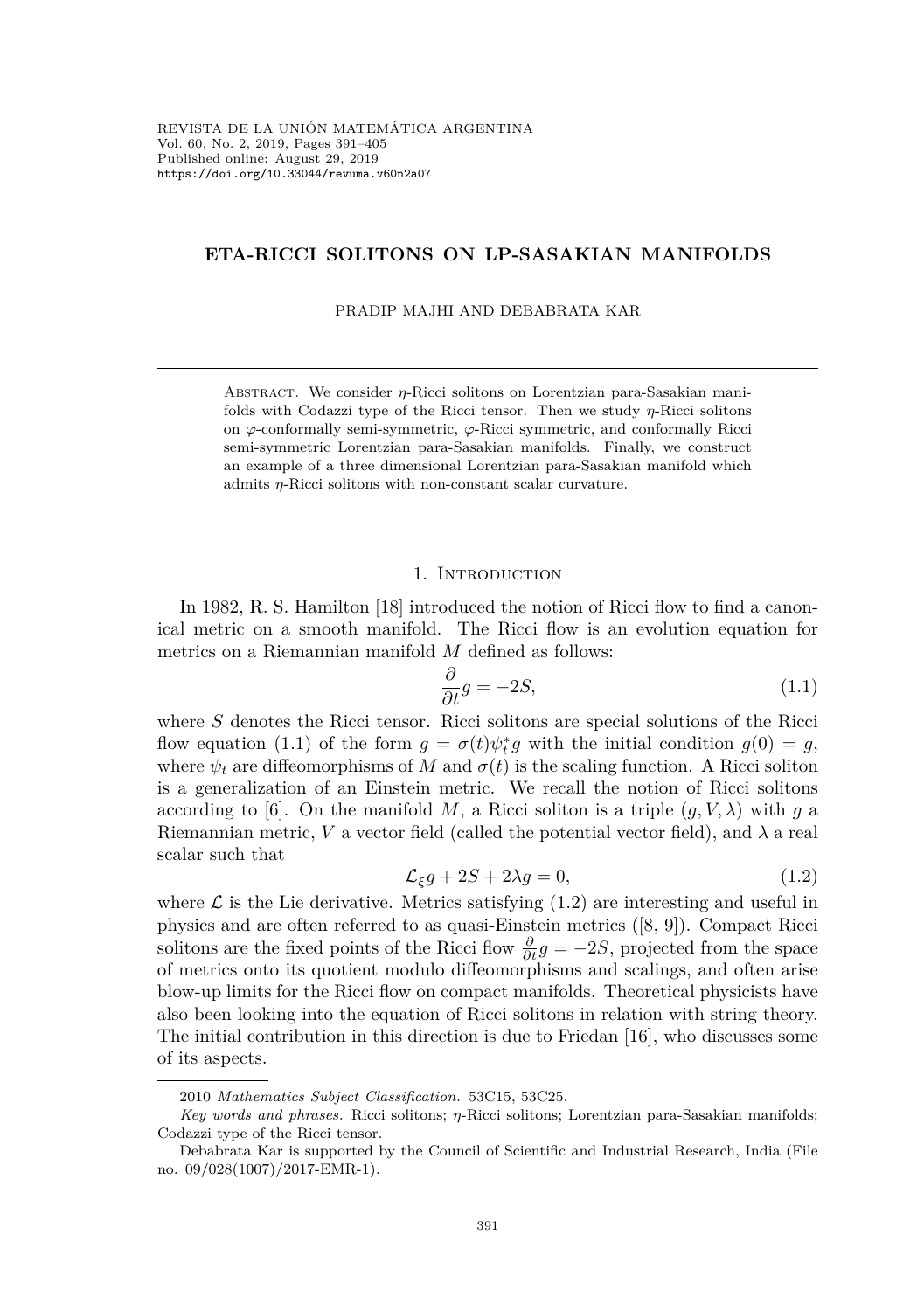Ricci solitons have been studied by many authors, such as [14, 15, 18, 19] and several others.

As a generalization of Ricci solitons, the notion of *η*-Ricci solitons was introduced by Cho and Kimura [11]. This notion has also been studied in [6], for Hopf hypersurfaces in complex space forms. An *η*-Ricci soliton is a tuple  $(q, V, \lambda, \mu)$ , where *V* is a vector field on *M*,  $\lambda$  and  $\mu$  are real constants, and *g* is a Riemannian (or pseudo-Riemannian) metric satisfying the equation

$$
\mathcal{L}_{\xi}g + 2S + 2\lambda g + 2\mu \eta \otimes \eta = 0.
$$

In this connection we mention the works of Blaga [3, 2] and Prakasha et al. [25] on *η*-Ricci solitons. In particular, if  $\mu = 0$ , then the notion of *η*-Ricci solitons  $(q, V, \lambda, \mu)$  reduces to the notion of Ricci solitons  $(q, V, \lambda)$ . If  $\mu \neq 0$ , then the *η*-Ricci solitons are called proper *η*-Ricci solitons. We refer to [1, 5, 23] and references therein for a survey and further references on the geometry of Ricci solitons on pseudo-Riemannian manifolds.

Gray [17] introduced the notion of Codazzi type of the Ricci tensor. A pseudo-Riemannian manifold is said to satisfy Codazzi type of the Ricci tensor if its Ricci tensor *S* of type (0*,* 2) is non-zero and satisfies the condition

$$
(\nabla_X S)(Y,Z) = (\nabla_Y S)(X,Z),
$$

which implies that div  $R = 0$ , where div denotes divergence and R is the Riemannian curvature tensor of type (1*,* 3).

A Riemannian or pseudo-Riemannian manifold (*M, g*) is called locally symmetric [7] if  $\nabla R = 0$ , where R is the manifold's Riemannian curvature tensor. A Riemannian or pseudo-Riemannian manifold  $(M, g)$ ,  $n \geq 3$ , is said to be semi-symmetric if the curvature condition

 $R \cdot R = 0$ 

holds, where *R* denotes the curvature tensor of the manifold. It is well known that the class of semi-symmetric manifolds includes the set of locally symmetric manifolds ( $\nabla R = 0$ ) as a proper subset. Semi-symmetric Riemannian manifolds were firstly studied by E. Cartan, A. Lichnerowich, R. S. Couty, and N. S. Sinjukov. A fundamental study on Riemannian semi-symmetric manifolds was introduced by Z. I. Szabó [26]. Later E. Boeckx et al. [4] and O. Kowalski [20] and many others have studied semi-symmetric manifolds.

In [29] Yildiz et al. studied  $\varphi$ -conformally semi-symmetric  $(k, \mu)$ -contact manifolds. A contact metric manifold is said to be  $\varphi$ -conformally semi-symmetric if  $C \cdot \varphi = 0$ , where *C* is the conformal curvature tensor. Moreover, conformally Ricci semi-symmetric manifolds, that is,  $C \cdot S = 0$ , have been studied by Verstraelen [28]. Motivated by the above studies, in the present paper we consider  $\eta$ -Ricci solitons on Lorentzian para-Sasakian manifolds with the curvature conditions  $C \cdot \varphi = 0$  and  $C \cdot S = 0$ .

The study of curvature properties is one of the main problems in differential geometry. As S. S. Chern said in [10], "a fundamental notion is curvature in its different forms". Therefore, the determination of the Riemann curvature tensor constitutes a very important topic. In this sense, in the present paper we characterize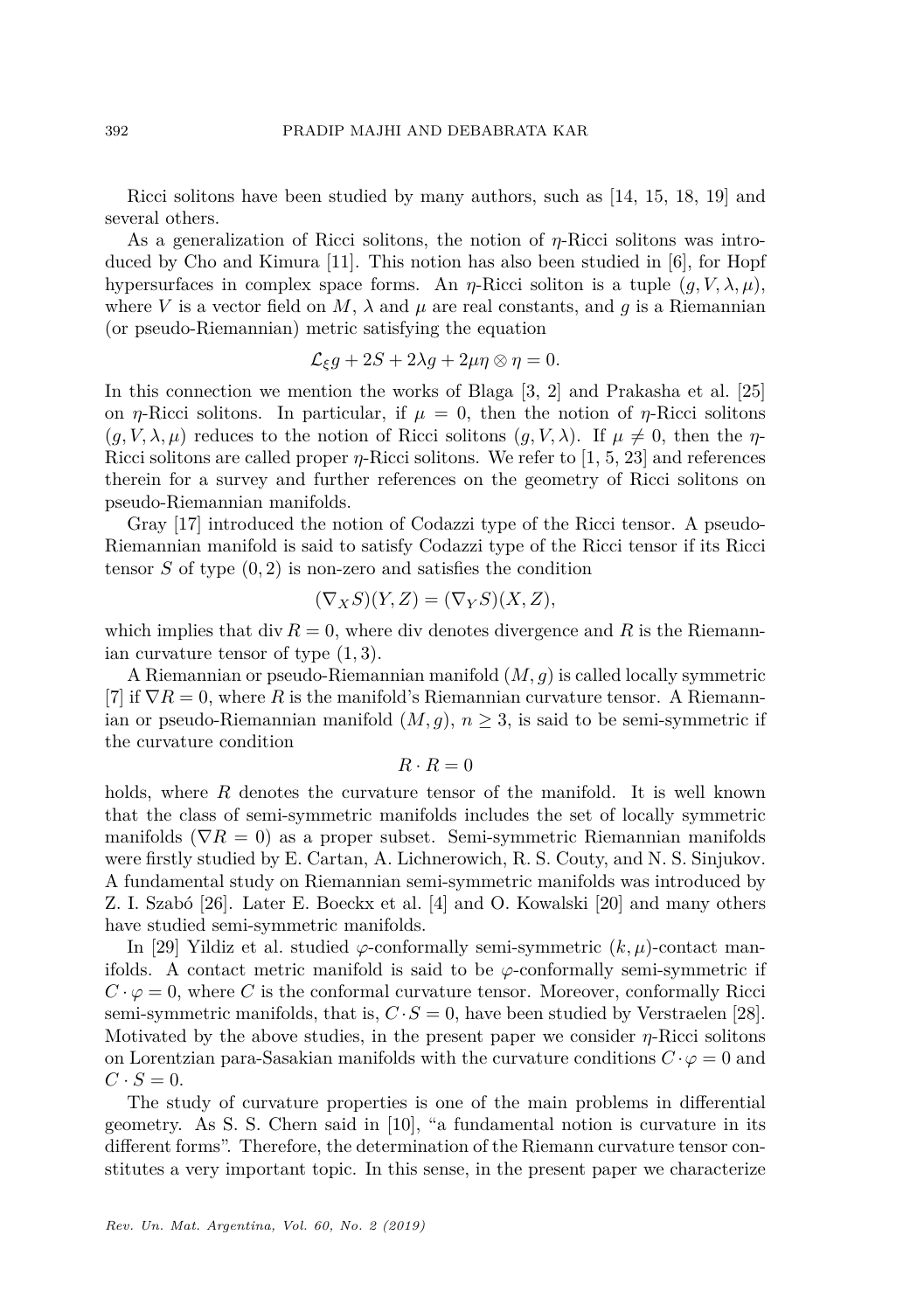*η*-Ricci solitons on LP-Sasakian manifolds satisfying certain curvature conditions. The paper is organized as follows:

After preliminaries in Section 3, we study *η*-Ricci solitons on Lorentzian para-Sasakian manifolds (in short, LP-Sasakian manifolds). Section 4 is devoted to study *η*-Ricci solitons on LP-Sasakian manifolds satisfying Codazzi type of the Ricci tensor. In the next section, we study  $\eta$ -Ricci solitons on  $\varphi$ -conformally semisymmetric LP-Sasakian manifolds. In Section 6, we consider *η*-Ricci solitons on *ϕ*-Ricci symmetric LP-Sasakian manifolds. Section 7 deals with the study of *η*-Ricci solitons on conformally Ricci semi-symmetric LP-Sasakian manifolds. Finally, we construct an example of a three dimensional LP-Sasakian manifold which admits *η*-Ricci solitons with non-constant scalar curvature.

## 2. LP-Sasakian manifolds

In 1989, Matsumoto [21] introduced the notion of Lorentzian para-Sasakian manifolds or, in short, LP-Sasakian manifolds. An example of a five dimensional LP-Sasakian manifold was given by Matsumoto, Mihai and Rosaca [22].

Let *M* be an *n*-dimensional differential manifold endowed with a (1*,* 1) tensor field  $\varphi$ , a vector field  $\xi$ , a 1-form  $\eta$ , and a Lorentzian metric g of type  $(0, 2)$  such that for each point  $p \in M$ , the tensor  $g_p : T_p M \times T_p M \to \mathbb{R}$  is a non-degenerate inner product of signature  $(-, +, +, \ldots, +)$ , where  $T_pM$  denotes the tangent space of  $M$  at  $p$  and  $\mathbb R$  is the real number space which satisfies

$$
\varphi^2(X) = X + \eta(X)\xi, \ \eta(\xi) = -1,\tag{2.1}
$$

$$
g(X,\xi) = \eta(X), \quad g(\varphi X, \varphi Y) = g(X,Y) + \eta(X)\eta(Y), \tag{2.2}
$$

for all vector fields *X,Y*. Then, such a structure  $(\varphi, \xi, \eta, g)$  is termed as Lorentzian almost paracontact structure and the manifold with the structure  $(\varphi, \xi, \eta, g)$  is called a Lorentzian almost paracontact manifold. In the Lorentzian almost paracontact manifold *M*, the following relations hold [21]:

$$
\varphi \xi = 0, \quad \eta(\varphi X) = 0,
$$
  

$$
\Phi(X, Y) = \Phi(Y, X),
$$

where  $\Phi(X, Y) = g(X, \varphi Y)$ .

A Lorentzian almost paracontact manifold M equipped with the structure  $(\varphi, \xi, \xi)$ *η, g*) is called an LP-Sasakian manifold if

$$
(\nabla_X \varphi)Y = g(\varphi X, \varphi Y)\xi + \eta(Y)\varphi^2 X,\tag{2.3}
$$

where  $\nabla$  denotes the operator of covariant differentiation with respect to the Lorentzian metric *g*. In an LP-Sasakian manifold *M* with the structure  $(\varphi, \xi, \eta, g)$ , it is easily seen that

$$
\nabla_X \xi = \varphi X,
$$
  
\n
$$
(\nabla_X \eta)(Y) = g(\varphi X, Y) = (\nabla_Y \eta)(X)
$$
  
\n
$$
R(\xi \cdot X)Y = g(X \cdot Y)\xi = n(Y)X
$$
\n(2.4)

$$
R(X,Y) = g(X,Y)S - \eta(Y)X,
$$
  
\n
$$
R(X,Y)\xi = \eta(Y)X - \eta(X)Y,
$$
\n(2.5)

$$
S(X,\xi) = (n-1)\eta(X),
$$
\n(2.6)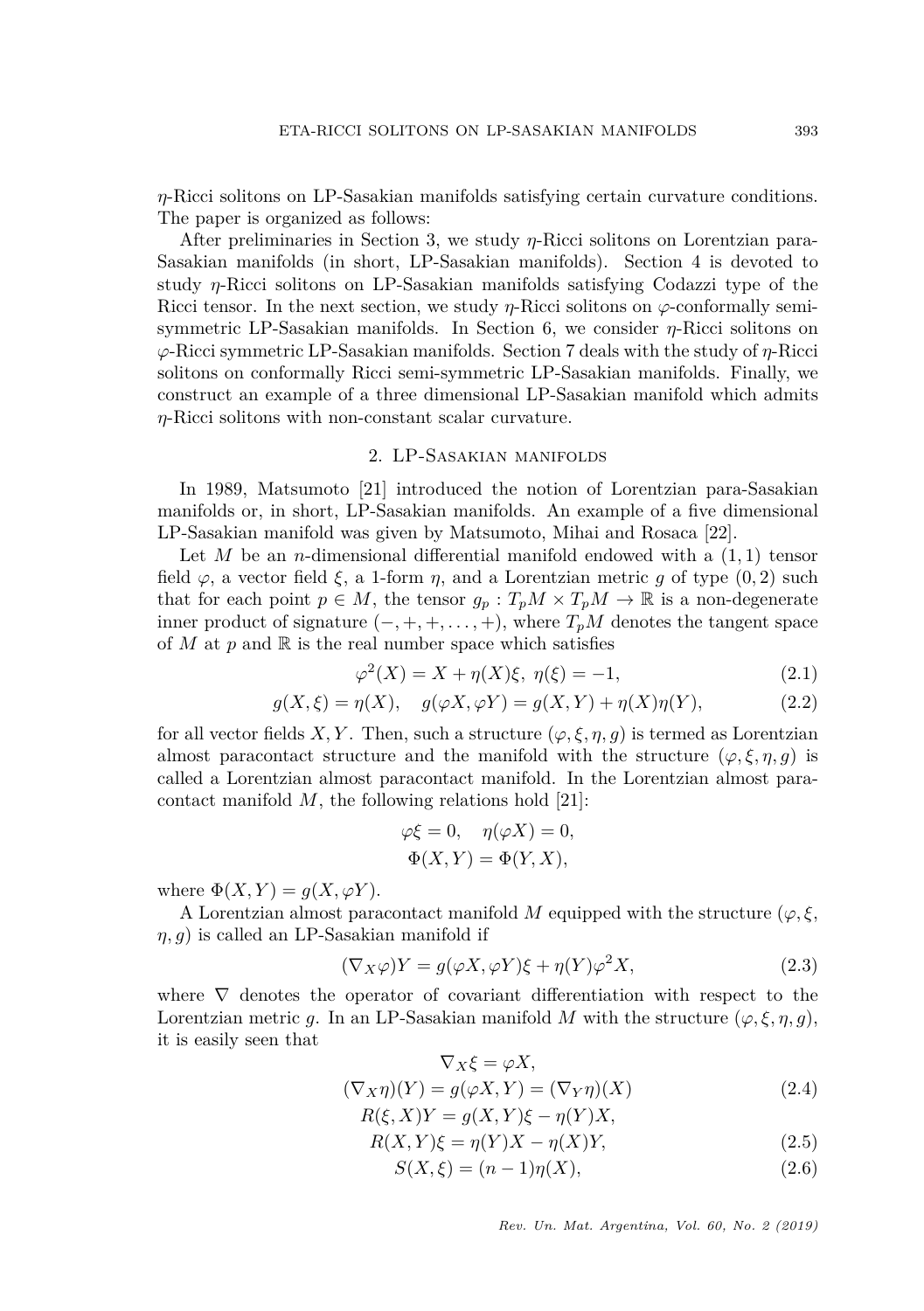for all vector fields *X, Y* on *M*. LP-Sasakian manifolds have been studied by several authors such as [12, 24, 27] and many others.

Notice that the Ricci tensor *S* and the scalar curvature *r* are defined by

$$
S(X,Y) = \sum_{i=1}^{n} \epsilon_i g(R(e_i, X)Y, e_i)
$$

and

$$
r = \sum_{i=1}^{n} \epsilon_i S(e_i, e_i),
$$

where  ${e_i}$  is an orthonormal basis such that  $e_1 = \xi$  and we put  $\epsilon_i = g(e_i, e_i)$ , that is,  $\epsilon_1 = -1$ ,  $\epsilon_2 = 1$ , ...,  $\epsilon_n = 1$ .

The conformal curvature tensor *C* is defined by

$$
C(X,Y)Z = R(X,Y)Z - \frac{1}{n-2}[S(Y,Z)X - S(X,Z)Y + g(Y,Z)QX - g(X,Z)QY] + \frac{r}{(n-1)(n-2)}[g(Y,Z)X - g(X,Z)Y],
$$
\n(2.7)

where *S* is the Ricci tensor, *Q* is the Ricci operator defined by  $S(X, Y) = g(QX, Y)$ , and *r* is the scalar curvature of the manifold *M*.

**Definition 2.1.** A pseudo-Riemannian manifold *M* of dimension *n* is said to be an *η*-Einstein manifold if the Ricci tensor *S* of *M* satisfies the relation

$$
S(X,Y) = ag(X,Y) + b\eta(X)\eta(Y),
$$

where  $a, b$  are smooth functions.

**Definition 2.2.** If  $(M, V, \lambda, \mu)$  is an *η*-Ricci soliton, then the 1-form  $\xi$  is said to be a potential vector field.

For *η*-Ricci solitons on LP-Sasakian manifolds, we observe the following.

**Proposition 2.3.** *For an η-Ricci soliton on an LP-Sasakian manifold, the Ricci tensor S is of the form*

$$
S(X,Y) = -g(\varphi X, Y) - \lambda g(X,Y) - \mu \eta(X)\eta(Y)
$$
\n(2.8)

*and*

$$
-\lambda + \mu = n - 1. \tag{2.9}
$$

**Remark 2.4.** The above form of the Ricci tensor is also deduced by Blaga in [3, p. 492].

**Example 2.5.** We consider the 3-dimensional manifold  $M = \{(x, y, z) \in \mathbb{R}^3\},\$ where  $(x, y, z)$  are the standard coordinates of  $\mathbb{R}^3$ .

The vector fields

$$
E_1 = e^z \frac{\partial}{\partial y}, \quad E_2 = e^z \left(\frac{\partial}{\partial x} + \frac{\partial}{\partial y}\right), \quad E_3 = \frac{\partial}{\partial z}
$$

are linearly independent at each point of *M*.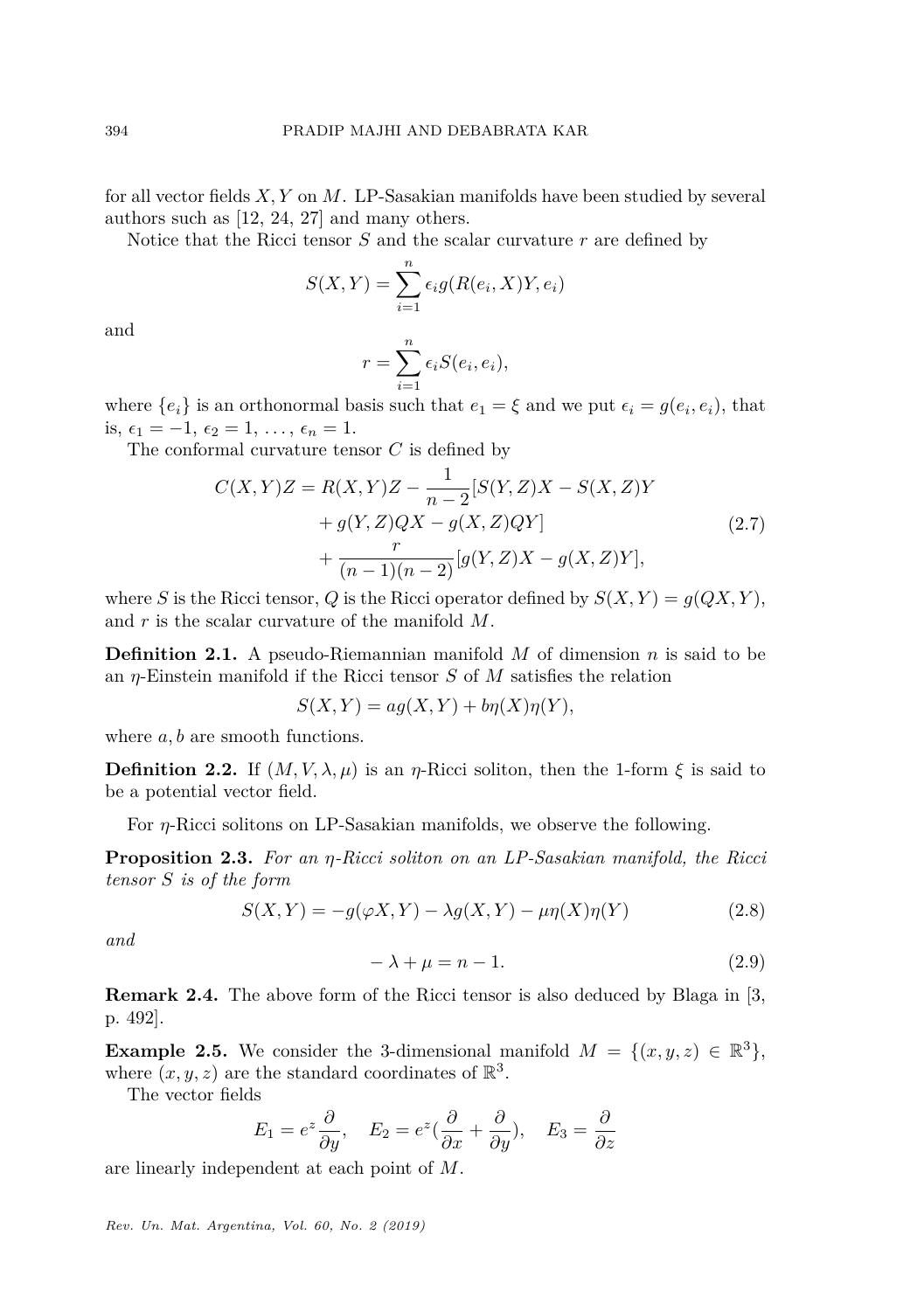Let *g* be the Lorentzian metric defined by

$$
g(E_1, E_1) = g(E_2, E_2) = 1, \quad g(E_3, E_3) = -1,
$$
  

$$
g(E_1, E_2) = g(E_1, E_3) = g(E_2, E_3) = 0.
$$

Let *η* be the 1-form defined by  $\eta(Z) = g(Z, E_3)$  for any vector field  $Z \in \chi(M)$ . Let  $\phi$  be the  $(1, 1)$  tensor field defined by

 $\phi(E_1) = -E_1$ ,  $\phi(E_2) = -E_2$ ,  $\phi(E_3) = 0$ .

Then using the linearity of  $\phi$  and  $q$  we have

$$
\eta(E_3) = -1,
$$
  
\n
$$
\phi^2 Z = Z + \eta(Z) E_3,
$$
  
\n
$$
g(\phi Z, \phi W) = g(Z, W) + \eta(Z) \eta(W),
$$

for any vector fields  $Z, W \in \chi(M)$ .

Then for  $E_3 = \xi$ , the structure  $(\phi, \xi, \eta, g)$  defines a Lorentzian paracontact structure on *M*.

Let  $\nabla$  be the Levi-Civita connection with respect to the Lorentzian metric  $g$ and *R* be the curvature tensor of *g*. Then we have

$$
[E_1, E_2] = 0, \quad [E_1, E_3] = -E_1, \quad [E_2, E_3] = -E_2.
$$

Taking  $E_3 = \xi$  and using Koszul's formula for the Lorentzian metric g, we can easily calculate

$$
\nabla_{E_1} E_1 = -E_3, \qquad \nabla_{E_1} E_2 = 0, \qquad \nabla_{E_1} E_3 = -E_1, \n\nabla_{E_2} E_1 = 0, \qquad \nabla_{E_2} E_2 = -E_3, \qquad \nabla_{E_2} E_3 = -E_2, \n\nabla_{E_3} E_1 = 0, \qquad \nabla_{E_3} E_2 = 0, \qquad \nabla_{E_3} E_3 = 0.
$$

From the above it can be easily seen that  $M^3(\phi, \xi, \eta, g)$  is an LP-Sasakian manifold. With the help of the above results we can easily obtain

$$
R(E_1, E_2)E_3 = 0, \t R(E_2, E_3)E_3 = -E_2, \t R(E_1, E_3)E_3 = -E_1,
$$
  
\n
$$
R(E_1, E_2)E_2 = E_1, \t R(E_2, E_3)E_2 = -E_3, \t R(E_1, E_3)E_2 = 0,
$$
  
\n
$$
R(E_1, E_2)E_1 = -E_2, \t R(E_2, E_3)E_1 = 0, \t R(E_1, E_3)E_1 = -E_3.
$$

From the above expressions the Ricci tensor is given by

$$
S(E_1, E_1) = g(R(E_1, E_2)E_2, E_1) - g(R(E_1, E_3)E_3, E_1)
$$
  
= 2.

Similarly we have

$$
S(E_2, E_2) = 2, \quad S(E_3, E_3) = -2
$$

and

$$
S(E_i, E_j) = 0 \quad (i \neq j). \tag{2.10}
$$

From (2.8) we obtain  $S(E_1, E_1) = 1 - \lambda$  and  $S(E_3, E_3) = \lambda - \mu$ , therefore  $\lambda = -1$ and  $\mu = 1$ . The data  $(g, \xi, \lambda, \mu)$  defines an *η*-Ricci soliton on the LP-Sasakian manifold.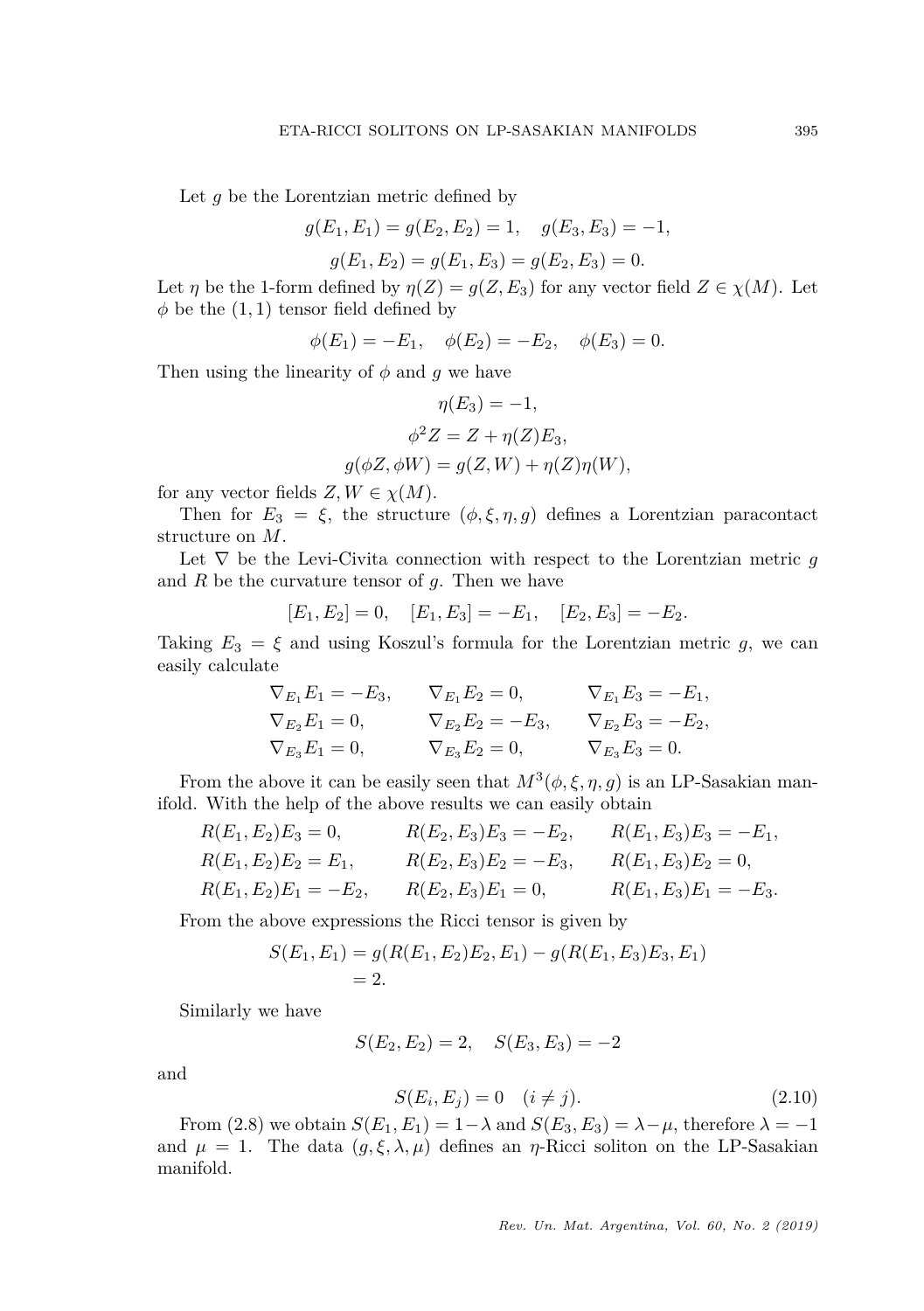In view of the expressions of the Ricci tensor it is clear that the manifold is  $\phi$ -Ricci symmetric and  $r = S(E_1, E_1) + S(E_2, E_2) - S(E_3, E_3) = 6.$ 

In view of (2.10) we have

$$
QE_1 = 2E_1
$$
,  $QE_2 = 2E_2$ ,  $QE_3 = 2E_3$ .

From the above results it can be easily seen that  $\varphi^2(\nabla_X Q)Y = 0$  and  $\psi =$ trace  $\varphi = -2$ . Using the values  $n = 3$  and  $\psi = -2$ , from Theorem 5.1, we get  $\lambda =$  $-1$  and  $\mu = 1$ , which are the same as we get in this example. Hence Theorem 5.1 is verified.

# 3. *η*-Ricci solitons on LP-Sasakian manifolds with constant scalar curvature satisfying Codazzi type of the Ricci tensor

Taking covariant differentiation of (2.8) with respect to *Z* we get

$$
(\nabla_Z S)(X,Y) = -g((\nabla_Z \varphi)X,Y) - \mu[(\nabla_Z \eta)(X)\eta(Y) + \eta(X)(\nabla_Z \eta)(Y)].
$$
\n(3.1)

Using  $(2.3)$  and  $(2.4)$  in  $(3.1)$  we get

$$
(\nabla_Z S)(X, Y) = -g(g(\varphi Z, \varphi X)\xi + \eta(X)\varphi^2 Z, Y) \n- \mu[g(\varphi Z, X)\eta(Y) + g(\varphi Z, Y)\eta(X)] \n= -g(\varphi Z, \varphi X)\eta(Y) - g(\varphi^2 Z, Y)\eta(X) \n- \mu[g(\varphi Z, X)\eta(Y) + g(\varphi Z, Y)\eta(X)].
$$
\n(3.2)

Using the second term of  $(2.2)$  and the first term of  $(2.1)$  in  $(3.2)$  we have

$$
(\nabla_Z S)(X,Y) = -g(X,Z)\eta(Y) - g(Y,Z)\eta(X) - 2\eta(X)\eta(Y)\eta(Z)
$$
  
- 
$$
\mu[g(\varphi Z, X)\eta(Y) + g(\varphi Z, Y)\eta(X)].
$$
 (3.3)

In view of (3.3) it follows that

(∇*ZS*)(*X, Y* ) − (∇*XS*)(*Y, Z*)

$$
(\nabla_Z S)(X, Y) - (\nabla_X S)(Y, Z)
$$
  
=  $-g(X, Z)\eta(Y) - g(Y, Z)\eta(X) - 2\eta(X)\eta(Y)\eta(Z)$   
 $- \mu[g(\varphi Z, X)\eta(Y) + g(\varphi Z, Y)\eta(X)]$   
 $+ g(Z, X)\eta(Y) + g(X, Y)\eta(Z) + 2\eta(X)\eta(Y)\eta(Z)$   
 $+ \mu[g(\varphi X, Z)\eta(Y) + g(\varphi X, Y)\eta(Z)]$   
=  $-g(Y, Z)\eta(X) - \mu g(\varphi Z, Y)\eta(X)$   
 $+ g(X, Y)\eta(Z) + \mu g(\varphi X, Y)\eta(Z).$  (3.4)

Since, by hypothesis, the Ricci tensor is of Codazzi type, from (3.4) we get

$$
- g(Y, Z)\eta(X) - \mu g(\varphi Z, Y)\eta(X) + g(X, Y)\eta(Z) + \mu g(\varphi X, Y)\eta(Z) = 0.
$$
 (3.5)

Replacing *X* by  $\varphi X$  in (3.5) yields

$$
g(\varphi X, Y)\eta(Z) + \mu g(\varphi^2 X, Y)\eta(Z) = 0.
$$
\n(3.6)

Using the first term of  $(2.1)$  in  $(3.6)$  we have

$$
g(\varphi X, Y)\eta(Z) + \mu[g(X, Y) + \eta(X)\eta(Y)]\eta(Z) = 0.
$$
 (3.7)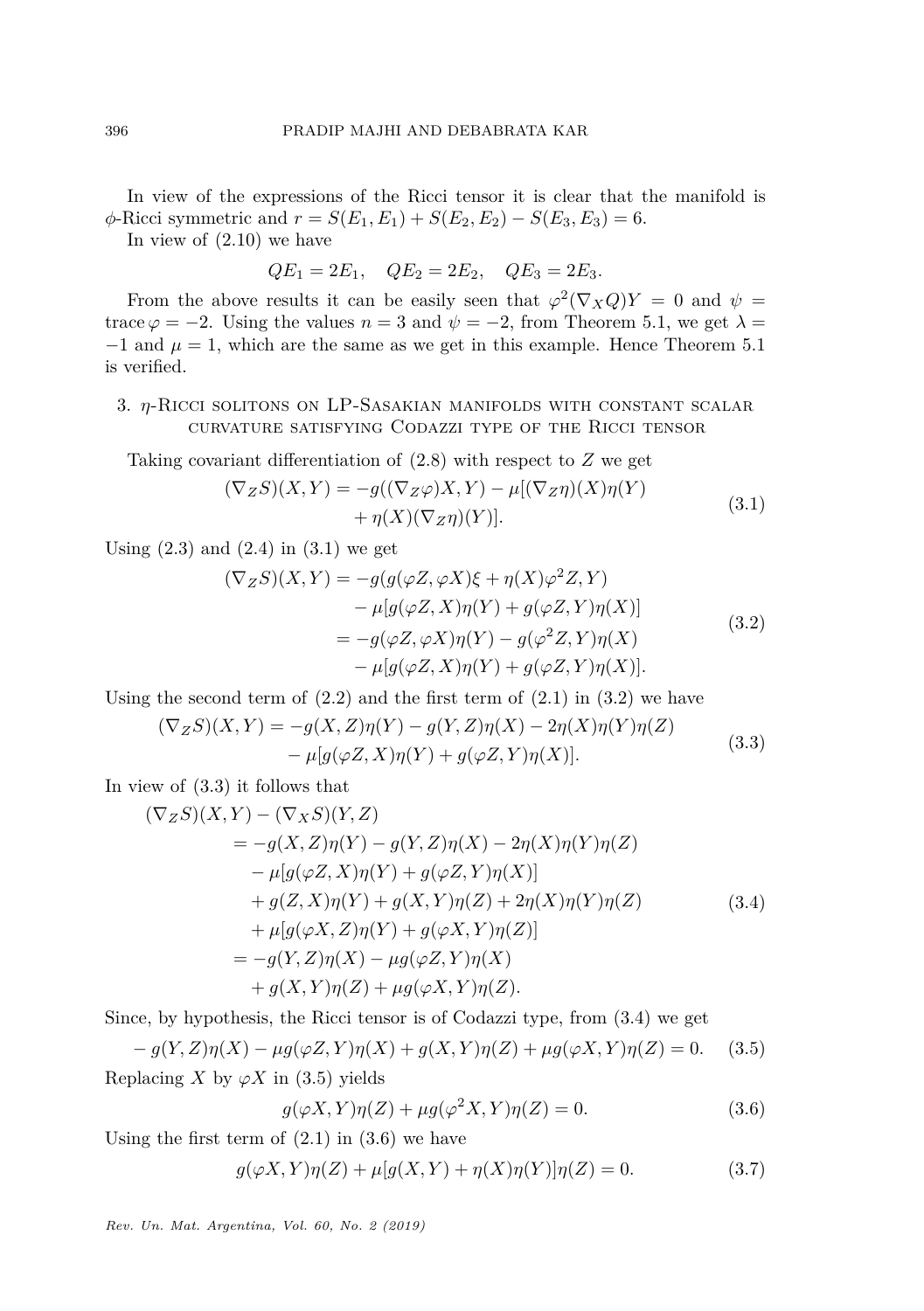Putting  $Z = \xi$  in (3.7) we obtain

$$
g(\varphi X, Y) + \mu[g(X, Y) + \eta(X)\eta(Y)] = 0.
$$

Taking a frame field and contracting *X* and *Y* yields

$$
\mu = -\frac{\psi}{n-1},\tag{3.8}
$$

where  $\psi = \text{trace }\varphi$ .

Using Proposition 2.3 and (3.8) we get

$$
\lambda = -\frac{\psi}{n-1} - n + 1.
$$

From (3.8) it follows that  $\mu \neq 0$ .

Thus we can state the following:

**Theorem 3.1.** *An LP-Sasakian manifold with constant scalar curvature whose Ricci tensor is of Codazzi type admits a proper <i>η*-Ricci soliton with  $\lambda = -\frac{\psi}{n-1}$  $n + 1, \mu = -\frac{\psi}{n-1}.$ 

From the above theorem we get:

**Corollary 3.2.** *An LP-Sasakian manifold with constant scalar curvature whose Ricci tensor is of Codazzi type does not admit Ricci solitons with potential vector field ξ.*

## 4. *η*-Ricci solitons on *ϕ*-conformally semi-symmetric LP-Sasakian manifolds with constant scalar curvature

This section is devoted to the study of *ϕ*-conformally semi-symmetric *η*-Ricci solitons on LP-Sasakian manifolds. Then

$$
C \cdot \varphi = 0,\tag{4.1}
$$

from which it follows that

$$
C(X,Y)\varphi Z - \varphi(C(X,Y)Z) = 0.
$$
\n(4.2)

Putting  $Z = \xi$  in (4.2), we get

$$
\varphi(C(X,Y)\xi) = 0.\tag{4.3}
$$

Putting  $Z = \xi$  in (2.7) and using (2.5), (2.6) and (2.8) we get

$$
C(X,Y)\xi = \left[\frac{r}{(n-1)(n-2)} - \frac{1}{n-2}\right] \{\eta(Y)X - \eta(X)Y\}
$$
  
 
$$
-\frac{1}{n-2}[\eta(Y)\{-\varphi X - \lambda X\} - \eta(X)\{-\varphi Y - \lambda Y\}].
$$
 (4.4)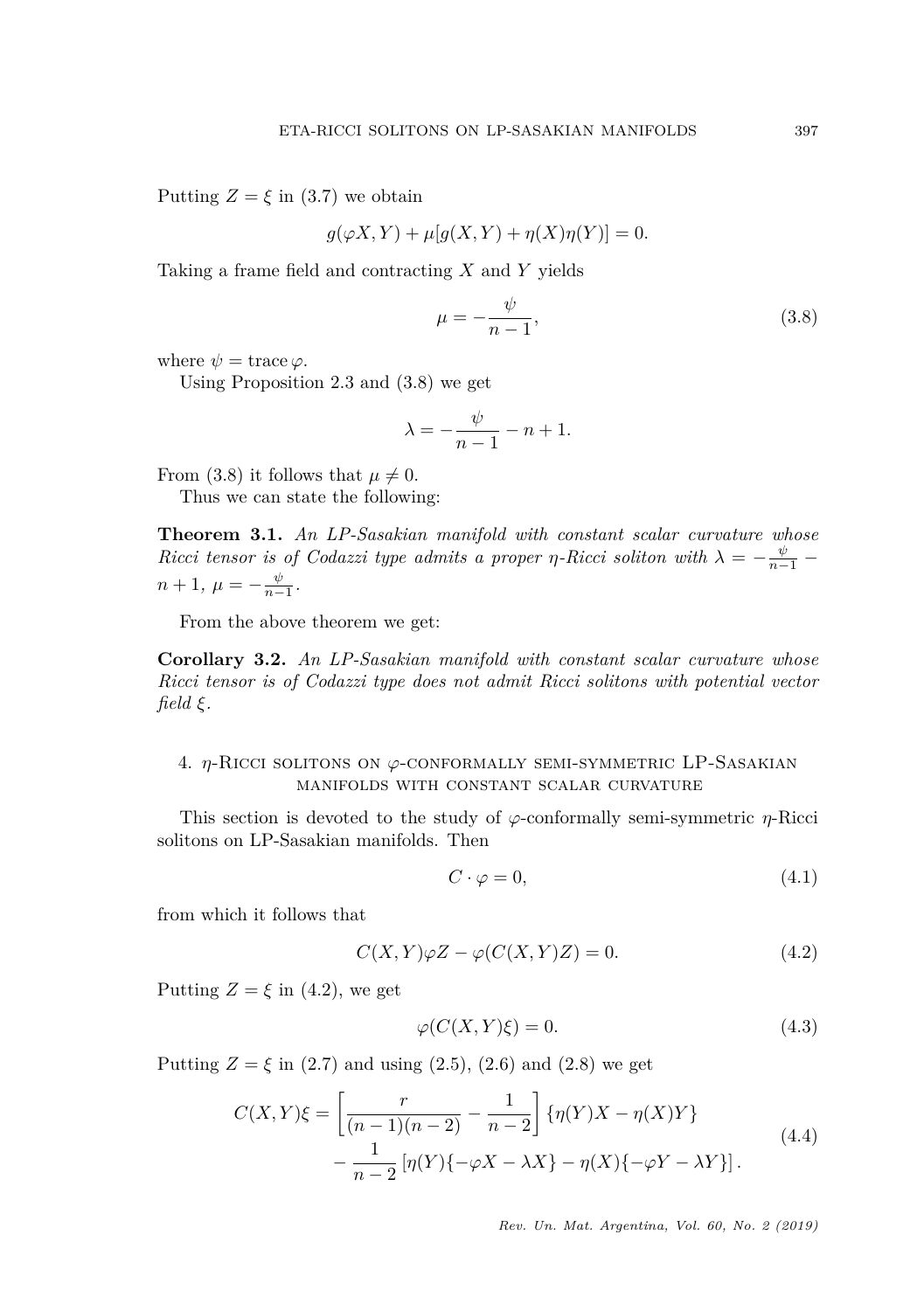In view of  $(4.3)$  and  $(4.4)$  we have

$$
\varphi(C(X,Y)\xi) = \left[\frac{r}{(n-1)(n-2)} - \frac{1}{n-2}\right] \left\{\eta(Y)\varphi X - \eta(X)\varphi Y\right\}
$$

$$
-\frac{1}{n-2} \left[\eta(Y)\{-\varphi^2 X - \lambda \varphi X\} - \eta(X)\{-\varphi^2 Y - \lambda \varphi Y\}\right] \tag{4.5}
$$

$$
= 0.
$$

Replacing *X* by  $\varphi X$  in (4.5) we get

$$
\left[\frac{r}{(n-1)(n-2)} - \frac{1}{n-2}\right] \eta(Y)\varphi^2 X - \frac{1}{n-2} \left[\eta(Y)\{-\varphi^3 X - \lambda \varphi^2 X\}\right] = 0, \tag{4.6}
$$

which implies that

$$
\left[\frac{r}{(n-1)(n-2)} - \frac{1}{n-2}\right] \{X + \eta(X)\xi\} - \frac{1}{n-2} \left[-\varphi X - \lambda X - \lambda \eta(X)\xi\right] = 0. \tag{4.7}
$$

Again replacing *X* by  $\varphi X$  in (4.7) we have

$$
\left[\frac{r}{(n-1)(n-2)} - \frac{1}{n-2}\right] \varphi X - \frac{1}{n-2} \left[-\varphi^2 X - \lambda \varphi X\right] = 0.
$$
 (4.8)

From (4.8) it follows that

$$
\left[\frac{r}{(n-1)(n-2)} - \frac{1}{n-2} + \frac{\lambda}{n-2}\right] \varphi X + \frac{1}{n-2} [X + \eta(X)\xi] = 0.
$$
 (4.9)

Taking inner product of (4.9) with respect to *W* yields

$$
\left[\frac{r}{(n-1)(n-2)} - \frac{1}{n-2} + \frac{\lambda}{n-2}\right] g(\varphi X, W) + \frac{1}{n-2} [g(X, W) + \eta(X)\eta(W)] = 0.
$$
\n(4.10)

Taking a frame field and contracting *X* and *W* in (4.10) yields

$$
\left[\frac{r}{(n-1)(n-2)} - \frac{1}{n-2} + \frac{\lambda}{n-2}\right]\psi + \frac{n-1}{n-2} = 0,
$$
\n(4.11)

where  $\psi = \text{trace }\varphi$ .

From (4.11) we infer

$$
\lambda = -\frac{n-1}{\psi} - \frac{r}{n-1} + 1.
$$
\n(4.12)

Using Proposition 2.3 and (4.12) we get

$$
\mu = -\frac{n-1}{\psi} - \frac{r}{n-1} + n.
$$

In view of the above results we can state the following:

**Theorem 4.1.** *A ϕ-conformally semi-symmetric LP-Sasakian manifold with constant scalar curvature admits η*-Ricci solitons with  $\lambda = -\frac{n-1}{\psi} - \frac{r}{n-1} + 1$  and  $\mu = -\frac{n-1}{\psi} - \frac{r}{n-1} + n.$ 

As a corollary of this theorem we have: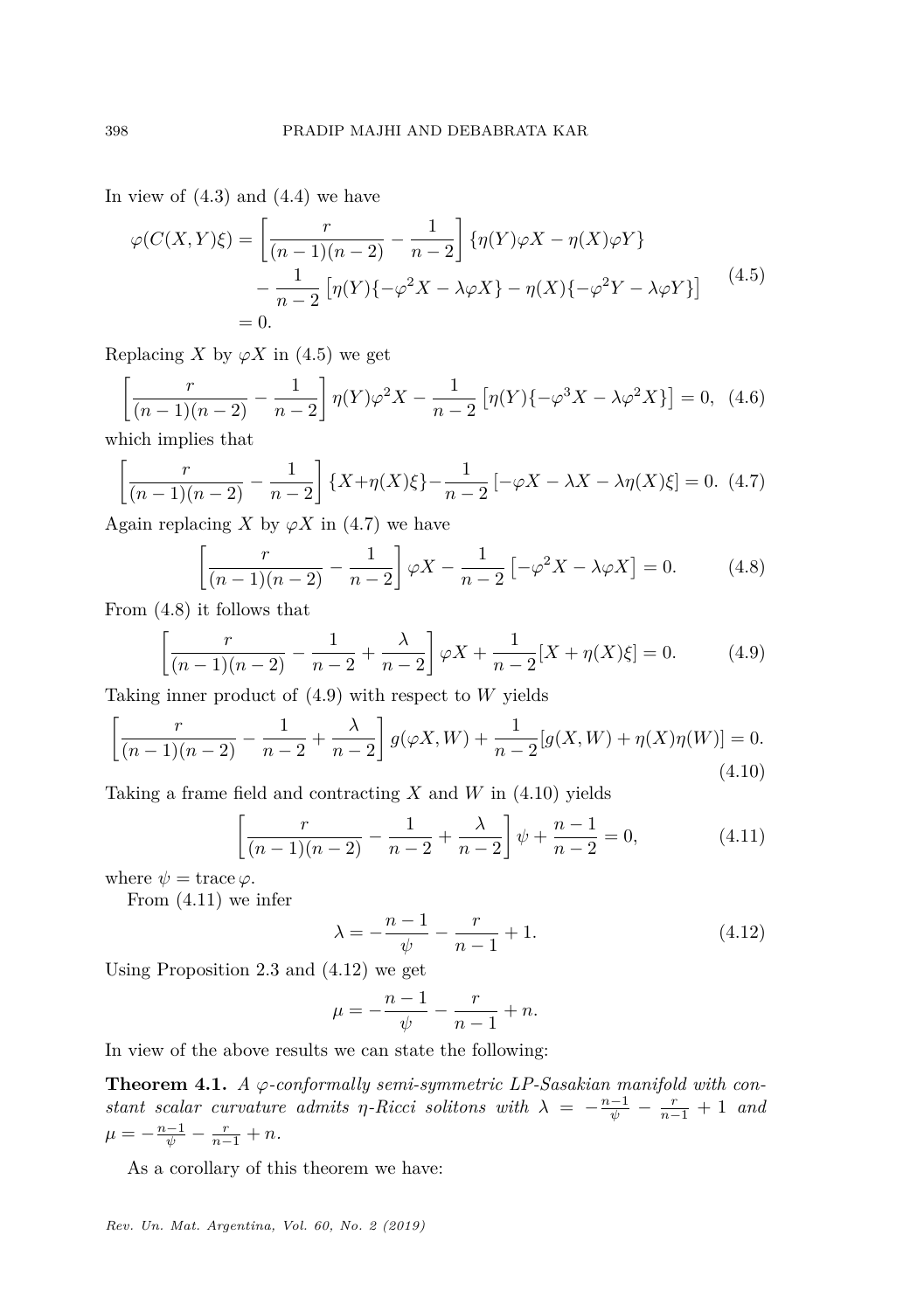**Corollary 4.2.** *On an LP-Sasakian manifold satisfying*  $C \cdot \varphi = 0$ *, there is no Ricci soliton with the potential vector field ξ.*

5.  $\eta$ -RICCI SOLITONS ON  $\varphi$ -RICCI SYMMETRIC LP-SASAKIAN MANIFOLDS WITH constant scalar curvature

An LP-Sasakian manifold is said to be *ϕ*-Ricci symmetric if

$$
\varphi^2(\nabla_X Q)Y = 0\tag{5.1}
$$

holds for all smooth vector fields *X*, *Y*. It should be mentioned that  $\varphi$ -Ricci symmetric Sasakian manifolds have been studied in [13].

With the help of (2.8) we have

$$
QY = -\varphi Y - \lambda Y - \mu \eta(Y)\xi.
$$
\n(5.2)

Taking covariant derivative of (5.2) with respect to an arbitrary vector field *X* and using  $(2.3)$ , we get

$$
(\nabla_X Q)Y = \nabla_X QY - Q(\nabla_X Y)
$$
  
=  $\nabla_X[-\varphi Y - \lambda Y - \mu\eta(Y)\xi] + \varphi(\nabla_X Y) + \lambda(\nabla_X Y) + \mu\eta(\nabla_X Y)\xi$   
=  $-\varphi(\nabla_X Y) - (\nabla_X \varphi)Y - \lambda(\nabla_X Y) - \mu[\nabla_X \eta(Y)\xi + \eta(Y)\nabla_X \xi]$   
+  $\varphi(\nabla_X Y) + \lambda(\nabla_X Y) + \mu\eta(\nabla_X Y)\xi$   
=  $-(\nabla_X \varphi)Y - \mu[\nabla_X \eta(Y) - \eta(\nabla_X Y)]\xi - \mu\eta(Y)\nabla_X \xi$   
=  $-g(\varphi X, \varphi Y)\xi - \eta(Y)\varphi^2 X - \mu(\nabla_X \eta)(Y)\xi - \mu\eta(Y)\varphi X$   
=  $-g(X, Y)\xi - 2\eta(X)\eta(Y)\xi - \eta(Y)X - \mu g(\varphi X, Y)\xi - \mu\eta(Y)\varphi X$ . (5.3)

Operating  $\varphi^2$  on both sides of (5.3), we get

$$
\varphi^2(\nabla_X Q)Y = -\eta(Y)\varphi^2 X - \mu\eta(Y)\varphi^3 X. \tag{5.4}
$$

Using the first term of  $(2.1)$  in  $(5.4)$  we obtain

$$
\varphi^2(\nabla_X Q)Y = -\eta(Y)X - \eta(X)\eta(Y)\xi - \mu\eta(Y)\varphi X.
$$
\n(5.5)

In view of  $(5.1)$ , from  $(5.5)$  it follows that

$$
X + \eta(X)\xi + \mu\varphi X = 0.
$$
\n(5.6)

Replacing *X* by  $\varphi X$  in (5.6) we obtain

$$
\varphi X + \mu[X + \eta(X)\xi] = 0. \tag{5.7}
$$

Taking inner product of (5.7) with respect to *W* we have

$$
g(\varphi X, W) + \mu[g(X, W) + \eta(X)\eta(W)] = 0.
$$
 (5.8)

Taking a frame field and contracting *X* and *W* in (5.8) yields

$$
\mu = -\frac{\psi}{n-1},\tag{5.9}
$$

where  $\psi = \text{trace }\varphi$ .

From (5.9) it follows that  $\mu \neq 0$ .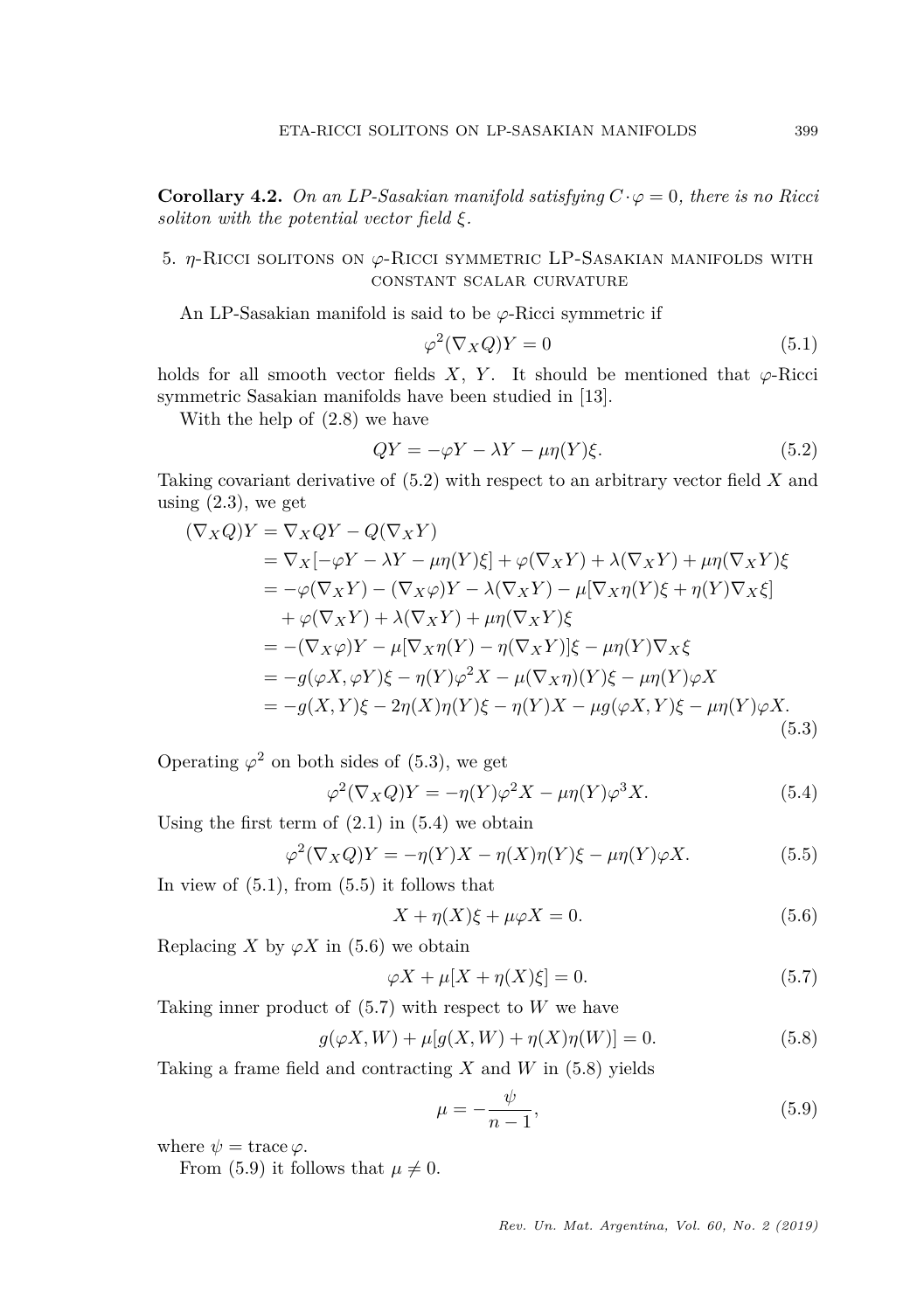Using Proposition 2.3 and (5.9) we get

$$
\lambda = -\frac{\psi}{n-1} - n + 1.
$$

Thus we are in a position to state the following:

**Theorem 5.1.** *A ϕ-Ricci symmetric LP-Sasakian manifold with constant scalar curvature admits a proper*  $\eta$ *-Ricci soliton with*  $\lambda = -\frac{\psi}{n-1} - n + 1$ *,*  $\mu = -\frac{\psi}{n-1}$ *.* 

From the above theorem we have the following:

**Corollary 5.2.** *On a ϕ-Ricci symmetric LP-Sasakian manifold with constant scalar curvature, there is no Ricci solitons with potential vector field ξ.*

## 6. *η*-Ricci solitons on conformally Ricci semi-symmetric LP-Sasakian **MANIFOLDS**

In this section we study *η*-Ricci solitons on conformally Ricci semi-symmetric LP-Sasakian manifolds, that is,

$$
C \cdot S = 0,\tag{6.1}
$$

which implies

$$
(C(X,Y)\cdot S)(Z,W) = 0.\t\t(6.2)
$$

From (6.2), we get

$$
S(C(X, Y)Z, W) + S(Z, C(X, Y)W) = 0.
$$
\n(6.3)

Using  $(2.8)$  and by the symmetric property of  $\varphi$ , from  $(6.3)$  we get

$$
- g(C(X, Y)Z, \varphi W) - \lambda g(C(X, Y)Z, W)
$$
  

$$
- \mu \eta (C(X, Y)Z) \eta(W) - g(\varphi Z, C(X, Y)W)
$$
  

$$
- \lambda g(C(X, Y)W, Z) - \mu \eta (C(X, Y)W) \eta(Z) = 0,
$$

which implies that

$$
g(C(X,Y)Z, \varphi W) + \mu \eta(C(X,Y)Z)\eta(W)
$$
  
+ 
$$
g(\varphi Z, C(X,Y)W) + \mu \eta(C(X,Y)W)\eta(Z) = 0.
$$
 (6.4)

Putting  $X = W = \xi$  in (6.4) we obtain

$$
g(\varphi Z, C(\xi, Y)\xi) - \mu \eta(C(\xi, Y)Z) + \mu \eta(C(\xi, Y)\xi)\eta(Z) = 0.
$$
 (6.5)

With the help of (4.4) we find

$$
\eta(C(\xi, Y)Z) = g(C(\xi, Y)Z, \xi)
$$
  
=  $-g(C(\xi, Y)\xi, Z)$   
=  $-\left[\frac{r}{(n-1)(n-2)} - \frac{1}{n-2} + \frac{\lambda}{n-2}\right]$  (6.6)  
 $\times \{\eta(Y)\eta(Z) + g(Y, Z)\} - \frac{1}{n-2}g(\varphi Y, Z).$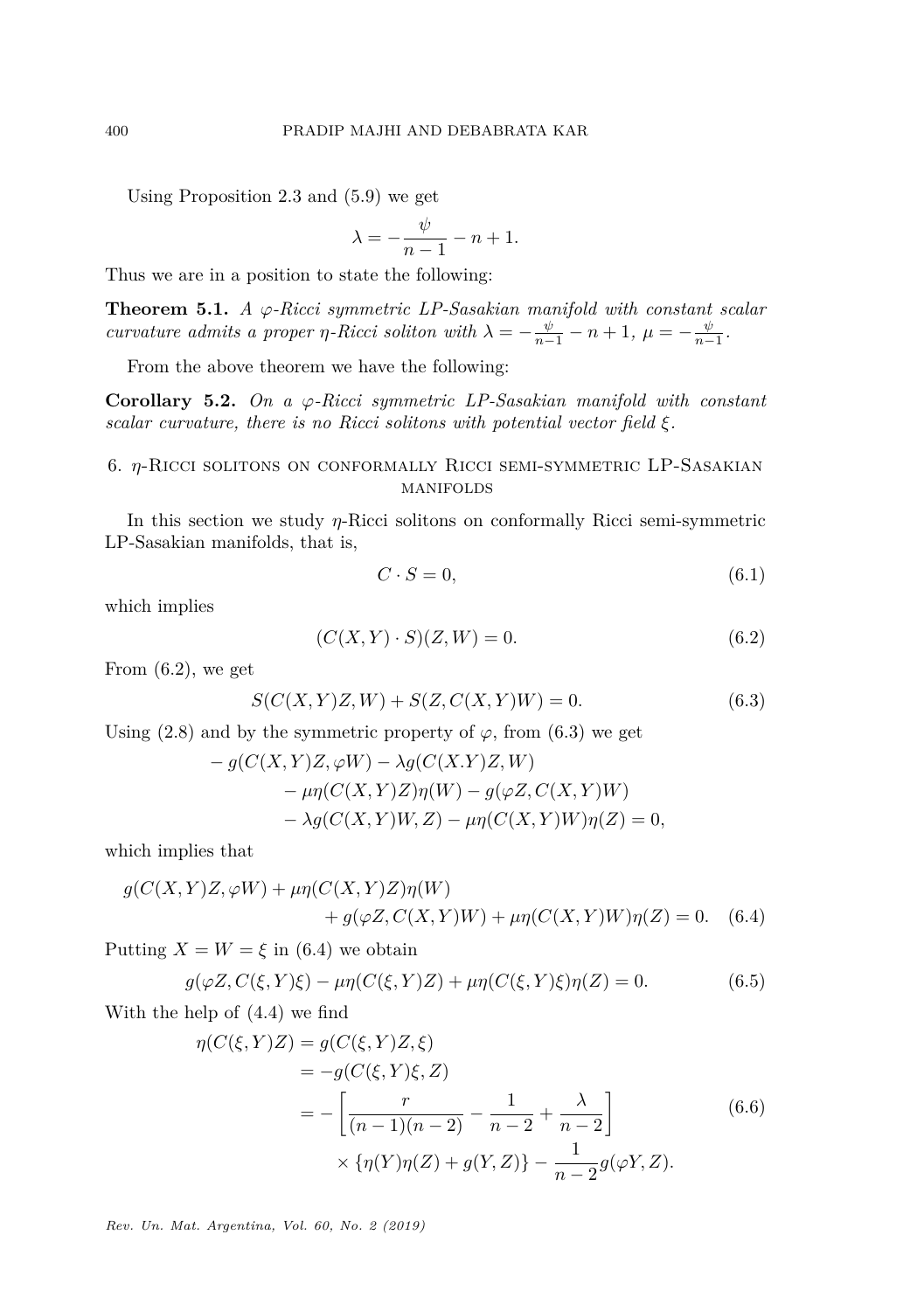Also from (6.6) we get

$$
\eta(C(\xi, Y)\xi) = 0.\tag{6.7}
$$

Using  $(6.6)$  and  $(6.7)$  in  $(6.5)$ , it follows that

$$
\begin{aligned}\n&\left\{\frac{r}{(n-1)(n-2)} - \frac{1}{n-2} + \frac{\lambda}{n-2}\right\} g(\varphi Z, \eta(Y)\xi + Y) \\
&+ \frac{1}{n-2} g(\varphi Z, \varphi Y) \\
&+ \mu \left\{\frac{r}{(n-1)(n-2)} - \frac{1}{n-2} + \frac{\lambda}{n-2}\right\} \left\{\eta(Y)\eta(Z) + g(Y, Z)\right\} \\
&+ \frac{\mu}{n-2} g(\varphi Y, Z) = 0,\n\end{aligned}
$$

from which it follows that

$$
\begin{aligned} \left\{ \frac{r}{(n-1)(n-2)} - \frac{1}{n-2} + \frac{\lambda}{n-2} + \frac{\mu}{n-2} \right\} g(\varphi Y, Z) \\ + \left\{ \frac{\mu r}{(n-1)(n-2)} - \frac{\mu}{n-2} + \frac{\mu \lambda}{n-2} + \frac{1}{n-2} \right\} \\ \times \left\{ g(Y, Z) + \eta(Y)\eta(Z) \right\} &= 0. \quad (6.8) \end{aligned}
$$

Using  $(2.8)$  in  $(6.8)$  yields

$$
\left[\frac{r}{(n-1)(n-2)} - \frac{1}{n-2} + \frac{\lambda}{n-2} + \frac{\mu}{n-2}\right] \{-S(Y,Z) - \lambda g(Y,Z) - \mu \eta(Y)\eta(Z)\}
$$

$$
+ \left[\frac{\mu r}{(n-1)(n-2)} - \frac{\mu}{n-2} + \frac{\mu\lambda}{n-2} \frac{1}{n-2}\right] \times \{g(Y,Z) + \eta(Y)\eta(Z)\} = 0. \quad (6.9)
$$

From (6.9) we obtain

$$
\left[\frac{r}{n-1} + (\lambda + \mu - 1)\right] S(Y, Z) = (r + \lambda - n\lambda - \lambda\mu + n)g(Y, Z)
$$

$$
+ (1 - \mu^2)\eta(Y)\eta(Z),
$$

from which it follows that

$$
S(Y, Z) = ag(Y, Z) + b\eta(Y)\eta(Z),
$$

where

$$
a = \frac{(n-1)(r + \lambda - n\lambda - \lambda\mu + n)}{r + (n-1)(\lambda + \mu - 1)} \quad \text{and} \quad b = \frac{(n-1)(1 - \mu^2)}{r + (n-1)(\lambda + \mu - 1)}.
$$

**Theorem 6.1.** *If a conformally Ricci semi-symmetric LP-Sasakian manifold admits an η-Ricci soliton, then the manifold is an η-Einstein manifold, provided*  $r \neq -(n-1)(\lambda + \mu - 1).$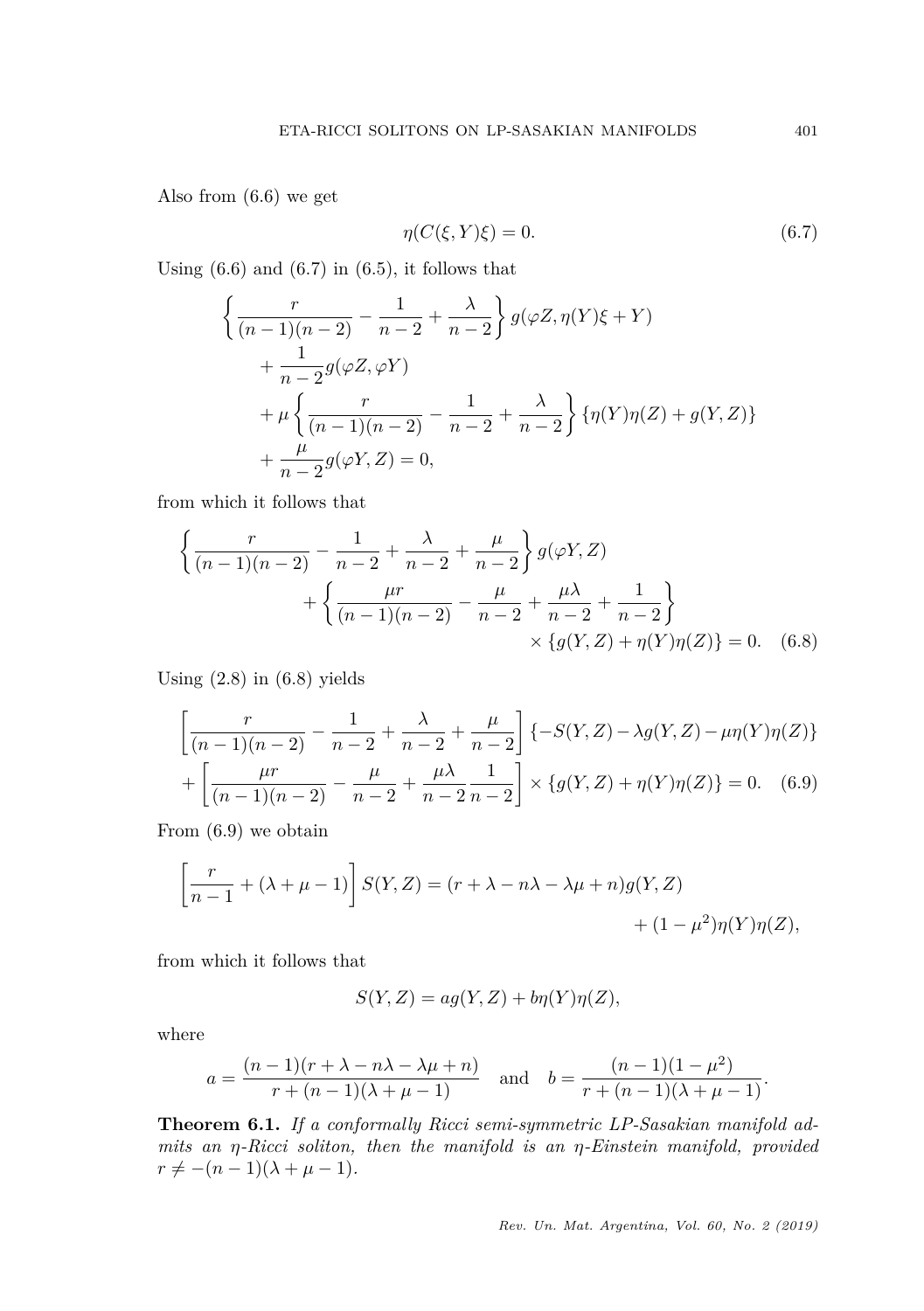#### 7. Example

We consider a 3-dimensional Lorentzian manifold  $M = \{(x, y, z) \in \mathbb{R}^3\}$ , where  $(x, y, z)$  are the standard coordinates of  $\mathbb{R}^3$ . Let  $\{e_1, e_2, e_3\}$  be a linearly independent global frame on *M* given by

$$
e_1 = e^z \frac{\partial}{\partial x}, \quad e_2 = e^{z - ax} \frac{\partial}{\partial y}, \quad e_3 = \frac{\partial}{\partial z},
$$

where *a* is a non-zero constant.

Let *g* be the Lorentzian metric defined by

$$
g(e_1, e_3) = g(e_1, e_2) = g(e_2, e_3) = 0,
$$

 $g(e_1, e_1) = g(e_2, e_2) = 1, \quad g(e_3, e_3) = -1.$ 

Let *η* be the 1-form defined by

$$
\eta(X) = g(X, e_3)
$$

for  $X \in \chi(M)$ . Let  $\varphi$  be the  $(1,1)$  tensor field defined by

$$
\varphi e_1 = -e_1, \quad \varphi e_2 = -e_2, \quad \varphi e_3 = 0.
$$

Then using the linearity of  $\varphi$  and  $\tilde{g}$  we have

$$
\eta(e_3) = -1, \quad \varphi^2 X = X + \eta(X)e_3,
$$

and

$$
g(\varphi X, \varphi Y) = g(X, Y) + \eta(X)\eta(Y),
$$

for any  $X, Y \in \chi(M)$ . Thus for  $e_3 = \xi$ , the structure  $(\varphi, \xi, \eta, g)$  defines a Lorentzian paracontact structure on *M*.

Let  $\nabla$  be the Levi-Civita connection with respect to the Lorentzian metric  $g$ and let *R* be the curvature tensor of *g*. Then we have

$$
[e_1, e_2] = -ae^z e_2
$$
,  $[e_1, e_3] = -e_1$ ,  $[e_2, e_3] = -e_2$ .

Taking  $e_3 = \xi$  and using Koszul's formula for the Lorentzian metric *g*, we have

$$
\nabla_{e_1} e_1 = -e_3, \quad \nabla_{e_1} e_2 = 0, \quad \nabla_{e_1} e_3 = -e_1,
$$
  

$$
\nabla_{e_2} e_1 = a e^z e_2, \quad \nabla_{e_2} e_2 = -a e^z e_1 - e_3, \quad \nabla_{e_2} e_3 = -e_2,
$$
  

$$
\nabla_{e_3} e_1 = 0, \quad \nabla_{e_3} e_2 = 0, \quad \nabla_{e_3} e_3 = 0.
$$

From the above expressions, we see that the manifold under consideration satisfies  $\eta(\xi) = -1$  and  $(\nabla_X \varphi)Y = g(\varphi X, \varphi Y)\xi + \eta(Y)\varphi^2 X$ . Now we verify the above condition for  $X = e_i$  and  $Y = e_j$ , for  $i, j = 1, 2, 3$ .

$$
(\nabla_{e_1}\varphi)e_1 = \nabla_{e_1}\varphi e_1 - \varphi(\nabla_{e_1}e_1)
$$
  
\n
$$
= -\nabla_{e_1}e_1 + \varphi e_3
$$
  
\n
$$
= e_3.
$$
  
\n
$$
g(\varphi e_1, \varphi e_1)\xi + \eta(e_1)\varphi^2 e_1 = g(e_1, e_1)e_3 + 0.\varphi^2 e_1
$$
  
\n
$$
= e_3.
$$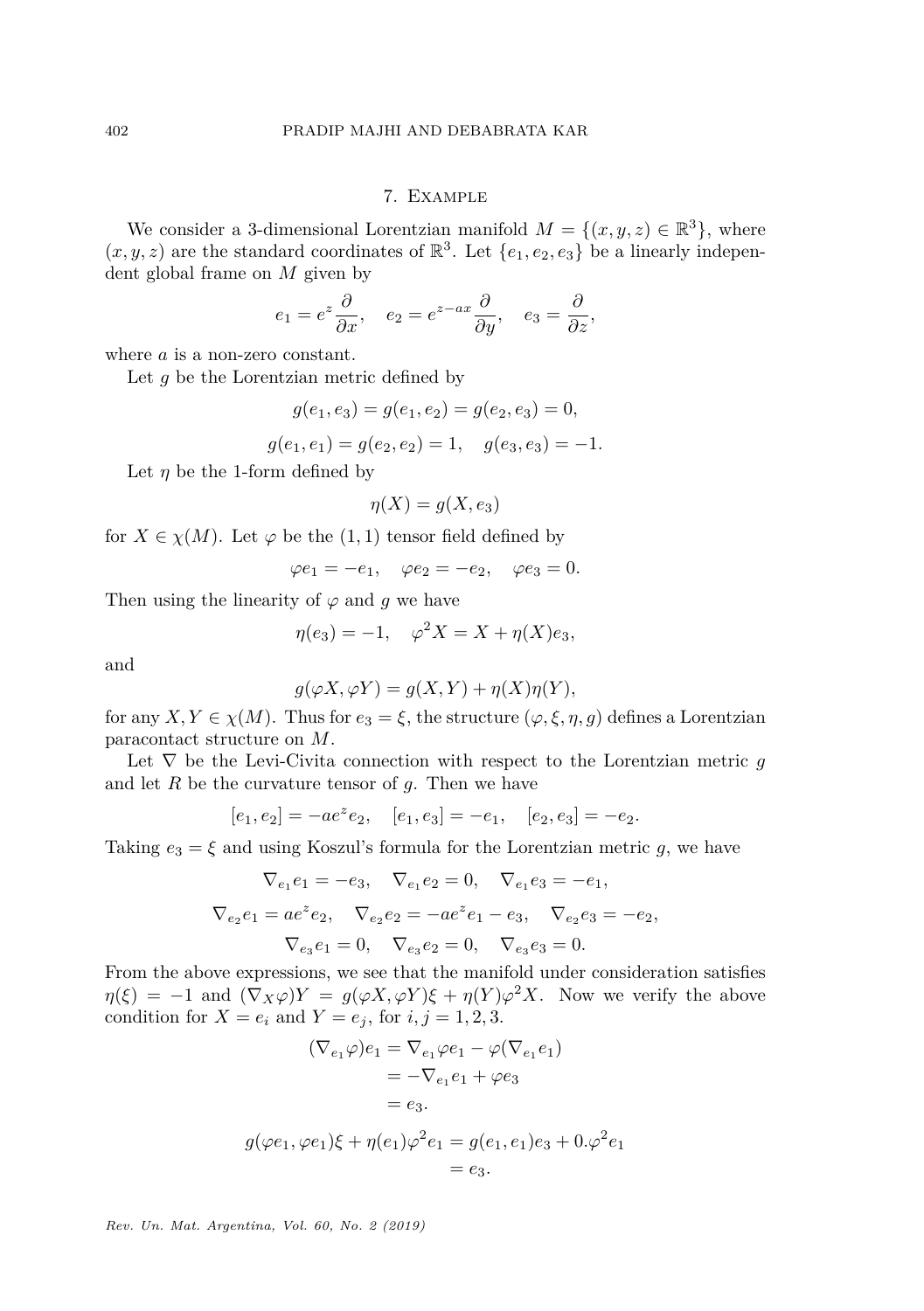Therefore 
$$
(\nabla_{e_1}\varphi)e_1 = g(\varphi e_1, \varphi e_1)\xi + \eta(e_1)\varphi^2 e_1.
$$
  
\n
$$
(\nabla_{e_1}\varphi)e_3 = \nabla_{e_1}\varphi e_3 - \varphi(\nabla_{e_1}e_3)
$$
\n
$$
= 0 + \varphi e_1
$$
\n
$$
= -e_1.
$$
\n
$$
g(\varphi e_1, \varphi e_3)\xi + \eta(e_3)\varphi^2 e_1 = 0.e_3 - \varphi^2 e_1
$$
\n
$$
= \varphi e_1
$$
\n
$$
= -e_1.
$$
\nTherefore  $(\nabla_{e_1}\varphi)e_3 = g(\varphi e_1, \varphi e_3)\xi + \eta(e_3)\varphi^2 e_1.$ \n
$$
(\nabla_{e_2}\varphi)e_3 = \nabla_{e_2}\varphi e_3 - \varphi(\nabla_{e_2}e_3)
$$
\n
$$
= -\varphi(\nabla_{e_2}e_3)
$$
\n
$$
= \varphi e_2
$$
\n
$$
= -e_2.
$$
\n
$$
g(\varphi e_2, \varphi e_3)\xi + \eta(e_3)\varphi^2 e_2 = 0.e_3 - e_2
$$

Hence  $(\nabla_{e_2} \varphi) e_3 = g(\varphi e_2, \varphi e_3) \xi + \eta(e_3) \varphi^2 e_2.$ 

Similarly we can check for the others  $e_i, e_j$ . Hence,  $M^3(\varphi, \xi, \eta, g)$  is an LP-Sasakian manifold.

 $=-e_2.$ 

Using the above relations, we can easily calculate the nonvanishing components of the curvature tensor *R* as follows:

$$
R(e_2, e_3)e_3 = -e_2, \quad R(e_1, e_3)e_3 = -e_1, \quad R(e_1, e_1)e_2 = (1 - a^2 e^{2z})e_1,
$$
  

$$
R(e_2, e_3)e_2 = -ae^z e_1 - e_3, \quad R(e_1, e_3)e_1 = -e_3, \quad R(e_1, e_2)e_1 = -(1 - a^2 e^{2z})e_2,
$$

and the components which can be obtained from these by the symmetry properties. From the above, we can easily calculate the non-vanishing components of the Ricci tensor *S* as follows:

$$
S(e_1, e_1) = -a^2 e^{2z}
$$
,  $S(e_2, e_2) = -a^2 e^{2z}$ ,  $S(e_3, e_3) = -2$ .

Again from (2.9) we obtain  $S(e_1, e_1) = 1 - \lambda$ ,  $S(e_2, e_2) = 1 - \lambda$ ,  $S(e_3, e_3) = \lambda - \mu$ . Therefore  $\lambda = a^2 e^{2z} - 1$  and  $\mu = a^2 e^{2z} + 1$ . The data  $(\varphi, \xi, \eta, g)$  defines an *η*-Ricci soliton on the LP-Sasakian manifold with non-constant scalar curvature  $r = -2(a^2e^{2z} + 1).$ 

#### **REFERENCES**

- [1] Batat, W., Brozos-Vázquez, M., García-Río, E. and Gavino-Fernández, S., Ricci solitons on Lorentzian manifolds with large isometry groups, Bull. London Math. Soc. **43** (2011), no. 6, 1219–1227. MR 2861543.
- [2] Blaga, A. M., Eta-Ricci solitons on para-Kenmotsu manifolds, Balkan J. Geom. Appl. **20** (2015), no. 1, 1–13. MR 3367062.
- [3] Blaga, A. M., *η*-Ricci solitons on Lorentzian para-Sasakian manifolds, Filomat **30** (2016), no. 2, 489–496. MR 3497930.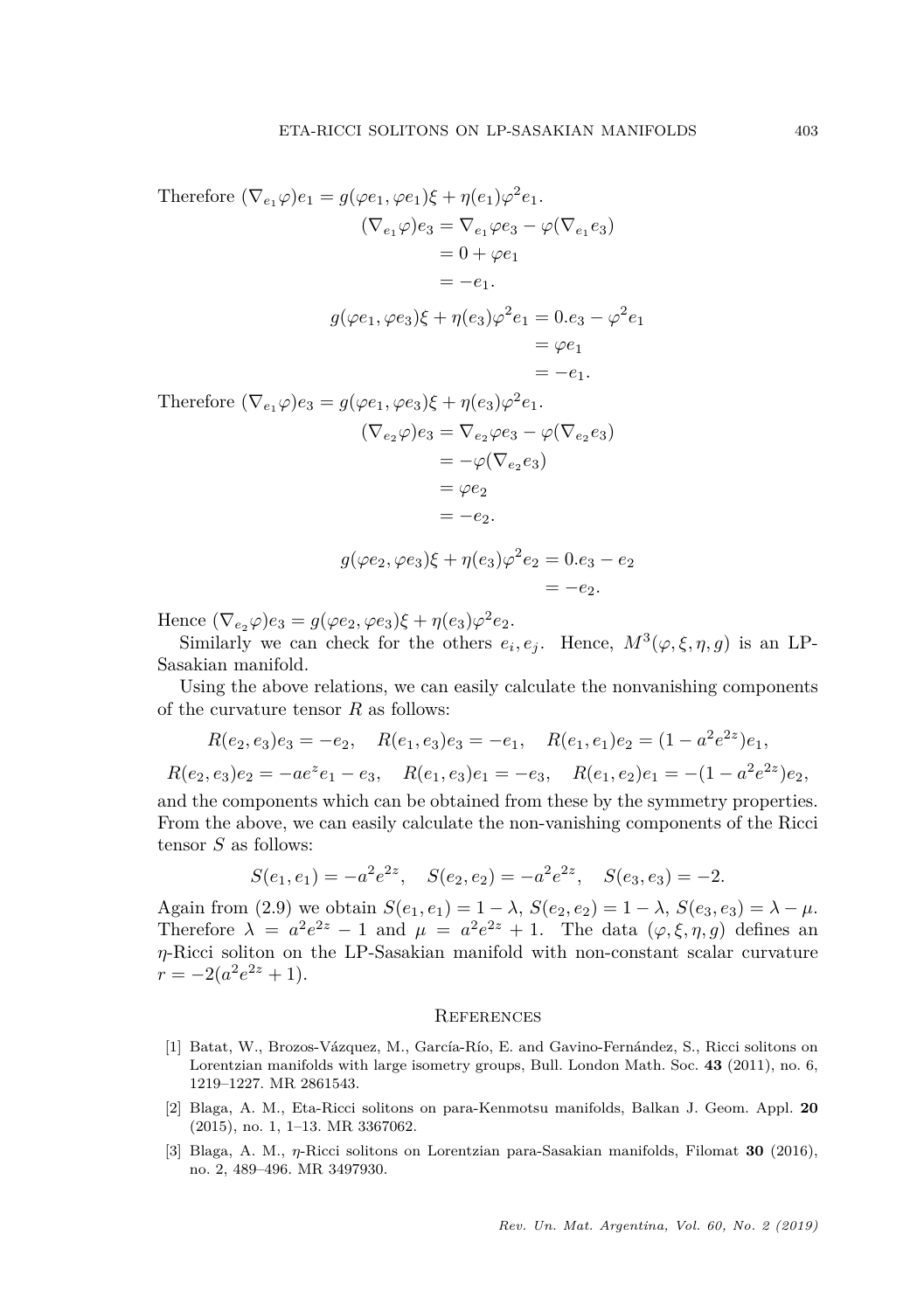- [4] Boeckx, E., Kowalski, O. and Vanhecke, L., Riemannian manifolds of conullity two, World Scientific Publishing, 1996. MR 1462887.
- [5] Brozos-Vázquez, M., Calvaruso, G., García-Río, E. and Gavino-Fernández, S., Threedimensional Lorentzian homogeneous Ricci solitons, Israel J. Math. **188** (2012), 385–403. MR 2897737.
- [6] C˘alin, C. and Crasmareanu, M., From the Eisenhart problem to Ricci solitons in *f*-Kenmotsu manifolds, Bull. Malays. Math. Sci. Soc. **33** (2010), no. 3, 361–368. MR 2732157.
- [7] Cartan, E., Sur une classe remarquable d'espaces de Riemann, Bull. Soc. Math. France **54** (1926), 214–264. MR 1504900.
- [8] Chave, T. and Valent, G., Quasi-Einstein metrics and their renormalizability properties, Helv. Phys. Acta **69** (1996), no. 3, 344–347. MR 1440692.
- [9] Chave, T. and Valent, G., On a class of compact and non-compact quasi-Einstein metrics and their renormalizability properties, Nuclear Phys. B **478** (1996), no. 3, 758–778. MR 1419065.
- [10] Chern, S. S., What is geometry?, Amer. Math. Monthly **97** (1990), no. 8, 679–686 MR 1072811.
- [11] Cho, J. T. and Kimura, M., Ricci solitons and real hypersurfaces in a complex space form, Tohoku Math. J. **61** (2009), no. 2, 205–212. MR 2541405.
- [12] De, K. and De, U. C., LP-Sasakian manifolds with quasi-conformal curvature tensor, SUT J. Math. **49** (2013), no. 1, 33–46. MR 3135226.
- [13] De, U. C. and Sarkar, A., On *ϕ*-Ricci symmetric Sasakian manifolds, Proc. Jangjeon Math. Soc. **11** (2008), no. 1, 47–52. MR 2429328.
- [14] Deshmukh, S., Jacobi-type vector fields on Ricci solitons, Bull. Math. Soc. Sci. Math. Roumanie **55**(103) (2012), no. 1, 41–50. MR 2951970.
- [15] Deshmukh, S., Alodan, H. and Al-Sodais, H., A note on Ricci solitons, Balkan J. Geom. Appl. **16** (2011), no. 1, 48–55. MR 2785715.
- [16] Friedan, D. H., Nonlinear models in 2+*ε* dimensions, Ann. Phys. **163** (1985), no. 2, 318–419. MR 0811072.
- [17] Gray, A., Einstein-like manifolds which are not Einstein, Geom. Dedicata **7** (1978), no. 3, 259–280. MR 0505561.
- [18] Hamilton, R. S., The Ricci flow on surfaces, In: Mathematics and general relativity (Santa Cruz, CA, 1986), 237–262. Contemp. Math., 71, Amer. Math. Soc., 1988. MR 0954419.
- [19] Ivey, T., Ricci solitons on compact three-manifolds, Differential Geom. Appl. **3** (1993), no. 4, 301–307. MR 1249376.
- [20] Kowalski, O., An explicit classification of 3-dimensional Riemannian spaces satisfying  $R(X, Y) \cdot R = 0$ , Czechoslovak Math. J. 46(121) (1996), no. 3, 427–474. MR 1408298.
- [21] Matsumoto, K., On Lorentzian paracontact manifolds, Bull. Yamagata Univ. Natur. Sci. **12** (1989), no. 2, 151–156. MR 0994289.
- [22] Matsumoto, K., Mihai, I. and Roşca, R.,  $\xi$ -null geodesic gradient vector fields on a Lorentzian para-Sasakian manifold, J. Korean Math. Soc. **32** (1995), no. 1, 17–31. MR 1321084.
- [23] Onda, K., Lorentz Ricci solitons on 3-dimensional Lie groups, Geom. Dedicata **147** (2010), 313–322. MR 2660582.
- [24]  $\ddot{O}z$ gür, C.,  $\varphi$ -conformally flat Lorentzian para-Sasakian manifolds, Rad. Mat. **12** (2003), no. 1, 99–106. MR 2022248.
- [25] Prakasha, D. G. and Hadimani, B. S., *η*-Ricci solitons on para-Sasakian manifolds, J. Geom. **108** (2017), no. 2, 383–392. MR 3667227.